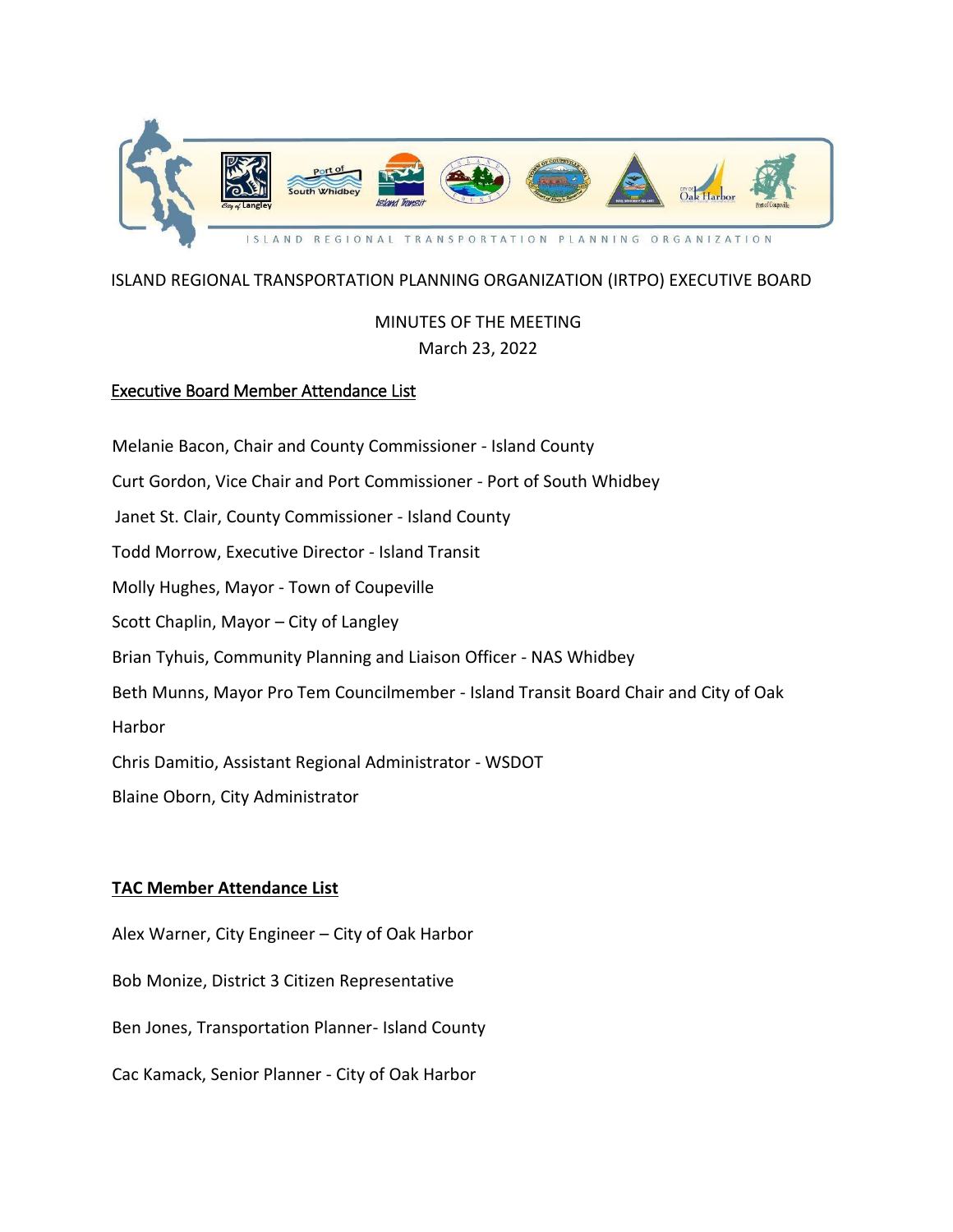Connie Bowers, Public Works Director/County Engineer Ed Sewester, Assistant County Engineer – Island County Randi Perry, Director of Public Works – City of Langley Kelly Riepma, Public Works Superintendent - Town of Coupeville Sharon Sappington, Executive Director – EDC Stan Reeves, Executive Director - Port of South Whidbey John Shambaugh, NW Region Mt Baker Area - WSDOT

### **Interested Parties in Attendance**

John Lanier, Island County Planning and Community Development-Long Range Planner Melanie Vance, WSDOT Local Programs Environmental Manager Nikki Davis-Traffic Engineer-Island County Catherine Kelley- Project Manager-Island County

**Commissioner Melanie Bacon, Chair, calls the meeting to order at 10:03 a.m.** 

### **1. Approval of Agenda and Draft Minutes from March 23, 2022**

*Vice Chair Curt Gordon* moves to approve the draft agenda. Mayor *Scott Chaplin* seconds. All yeas, motion approved. *Vice Chair Curt Gordon* moves to approve the minutes. *Janet St Clair* seconds. All yeas, motion approved.

*Commissioner Janet St. Clair-* Suggested action minutes would be more appropriate when transcribing the minutes.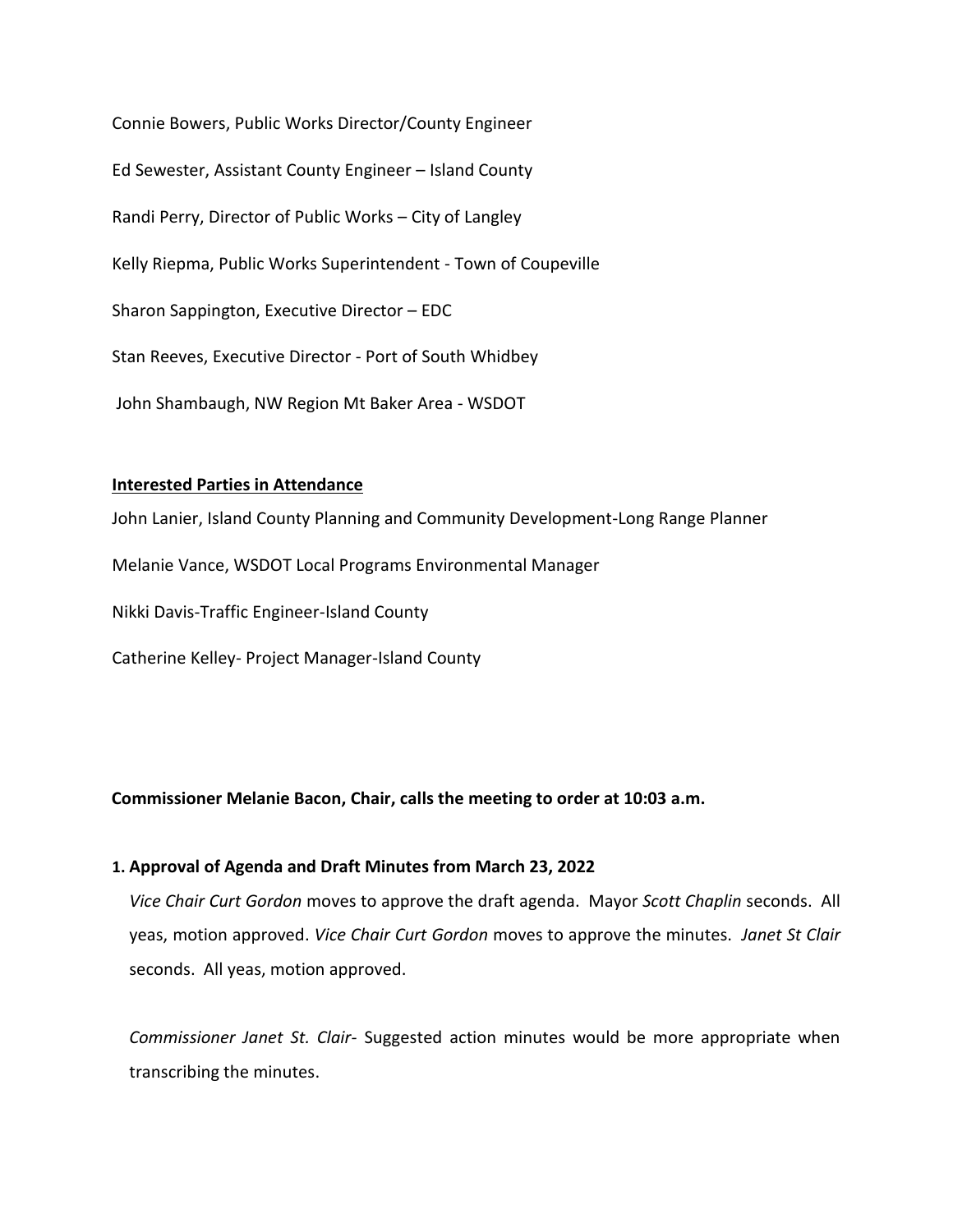*Commissioner Melanie Bacon-* asked if everyone agreed with using action minutes.

 *Connie Bowers*- explain this would give clarity when transcribing minutes.

*Commissioner Melanie Bacon*- agreed transcribing action minutes would be beneficial for the Executive Board.

Welcome the TAC members for being part of the joint meeting and introduce Melanie Vance Environmental Manager from WSDOT.

*Melanie Vance*- Presented a presentation PowerPoint on Endangered Species Act and Stormwater in Puget Sound. Melanie spoke about a policy shift they are experiencing with the National Marine Fishery Services regarding Stormwater. Presentation covers:

### **Project Development Contionue**

Planning → Preliminary Engineering →Right-of-Way → Construction

- Design the project
- $\bullet$  NEPA starts  $\sim$  30% design
- Formal ESA  $\sim$  60% design
- NEPA complete after ESA is complete

*Vice Chair Curt Gordon ask about the Infiltrations process and if the sand will help clean up the harmful chemicals.*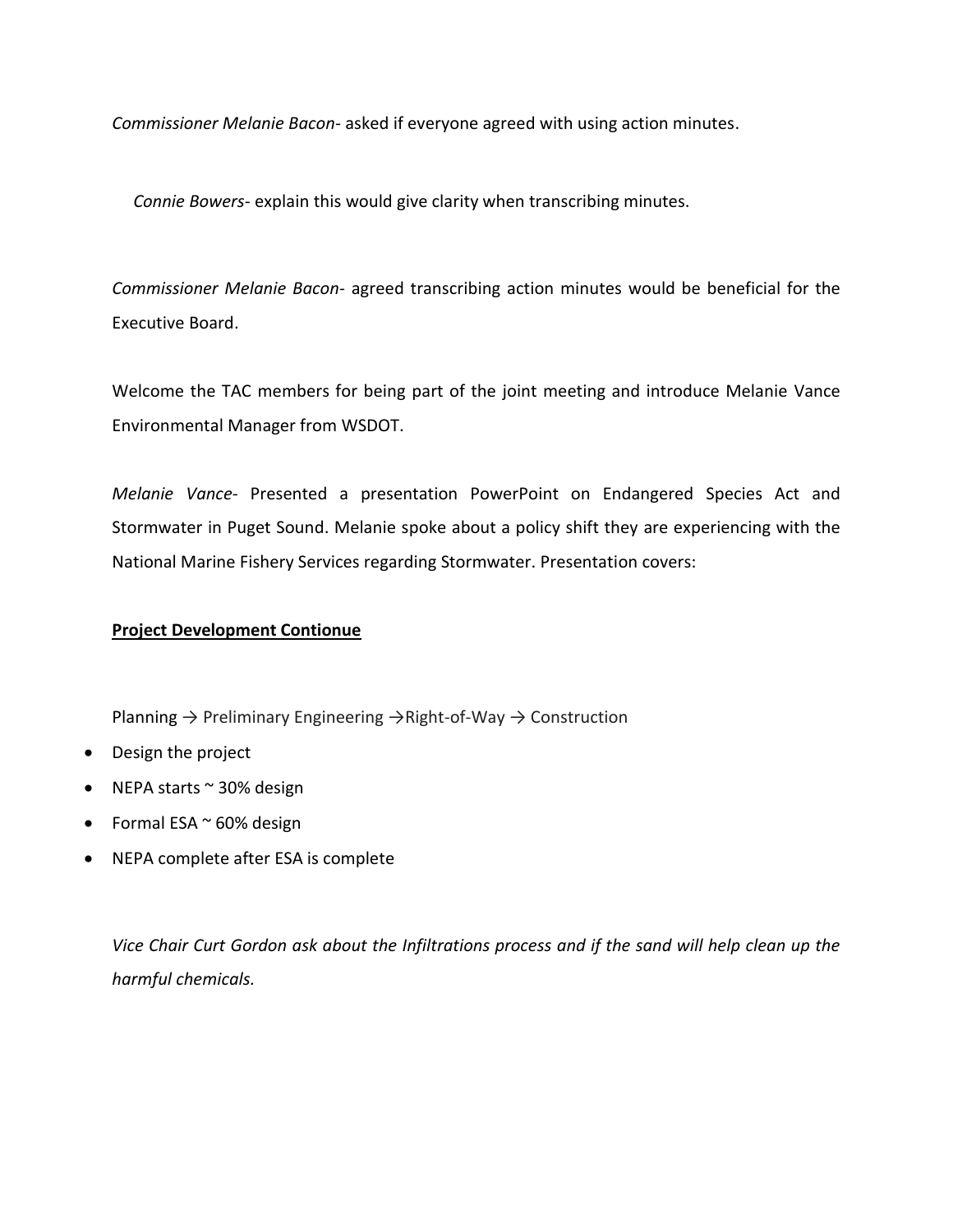*Melanie Vance*- Indicates the research states 60% sand and 40% compost. There are a lot of systems where they don't want to add anymore nutrients, where they're already threatened with those parameters under the Clean Water Act.

*Vice Chair Curt Gordon-* Explains is there one TAC member present that's an engineer and can keep us going to see in terms of the design. Sounds like its retention and were not detaining it but retaining it and infiltrating it.

*Melanie Vance*- explain they are trying to push for a rain garden to get approved. These details haven't been sorted out yet but this is going to be the way of the future. Also this has a right-ofway implication on a lot of your projects.

*Todd Morrow-*Explains he's a transit representative of the Ex-Board and Council Member Beth Munns also participate and contributes in the meetings.

*Nikki Davis-* asked Melanie Vance once this progresses in her research does she have team members to assist local agencies in choosing retention styles that are going to get approved.

*Melanie Vance*-Responded at this point we don't but we are in the preliminary stages of engaging their hydraulics office at WSDOT.

Nikki Davis- asked Melanie Vance about the rain guard approval/disapproval status.

*Melanie Vance*- Nothing has been approved unless it's infiltration. They are still pushing for rain gardens and trying to figure out a solution.

*Commissioner Janet St. Clair*-Explained the City of Puyallup conducted long research on rain gardens and retentions. Also, wonders if Puget Sound partnership can be an assistant to your organization with the storm water management.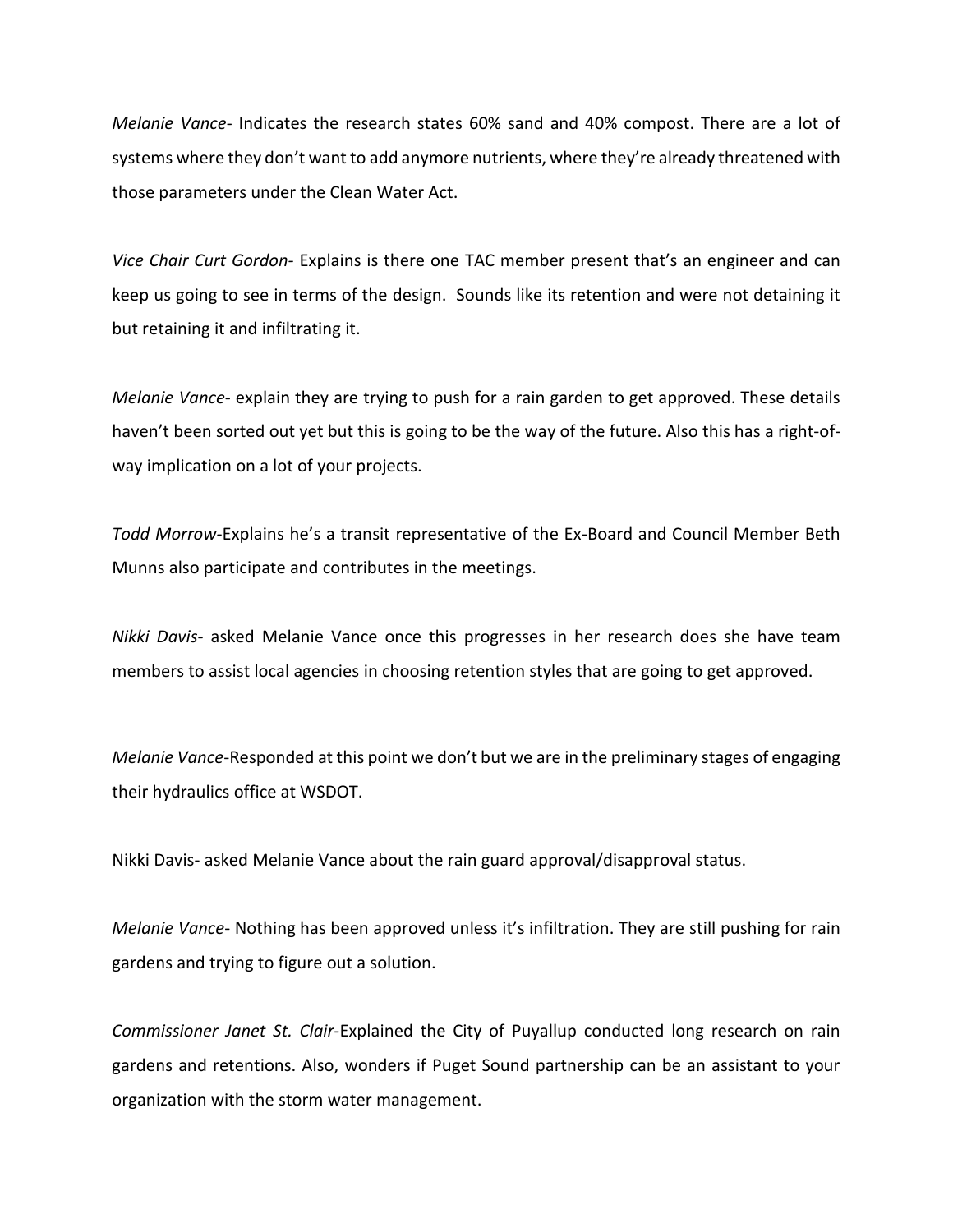*Melanie Vance*- Explained City of Puyallup might be of assistance to our agency but were still trying to see what we're requiring from an agency.

*Commissioner Janet St. Clair*-Ask about Puget Sound partnership looking at mitigation in a different way and she's a big fan of regional mitigation.

*Mayor Scott Chaplin-* explain in Langley they have three (3) water sheds and very little data on them and how they operate. Are there any State funds available.

Blaine Oborn *-* He values everyone's concern on the storm water issue and Oak Harbor is the only municipality under the storm water permits.

*Commissioner Melanie Bacon-* Asked who's on a regional IRTPO committee.

*Alex Warner*- introduces himself and explained his role with the City of Oak Harbor.

*Commissioner Melanie Bacon-* Thanks the TAC for joining this meeting and giving an overview on their roles and projects they're working on.

*Mayor Pro Tem Beth Munns, -* Introduces herself and her role of in the City of Oak Harbor and current Chairman of the Island Transit Board.

*Chris Damitio- is*the Assistant Regional Administrative from the Department of Transportation in the Mount Baker Area.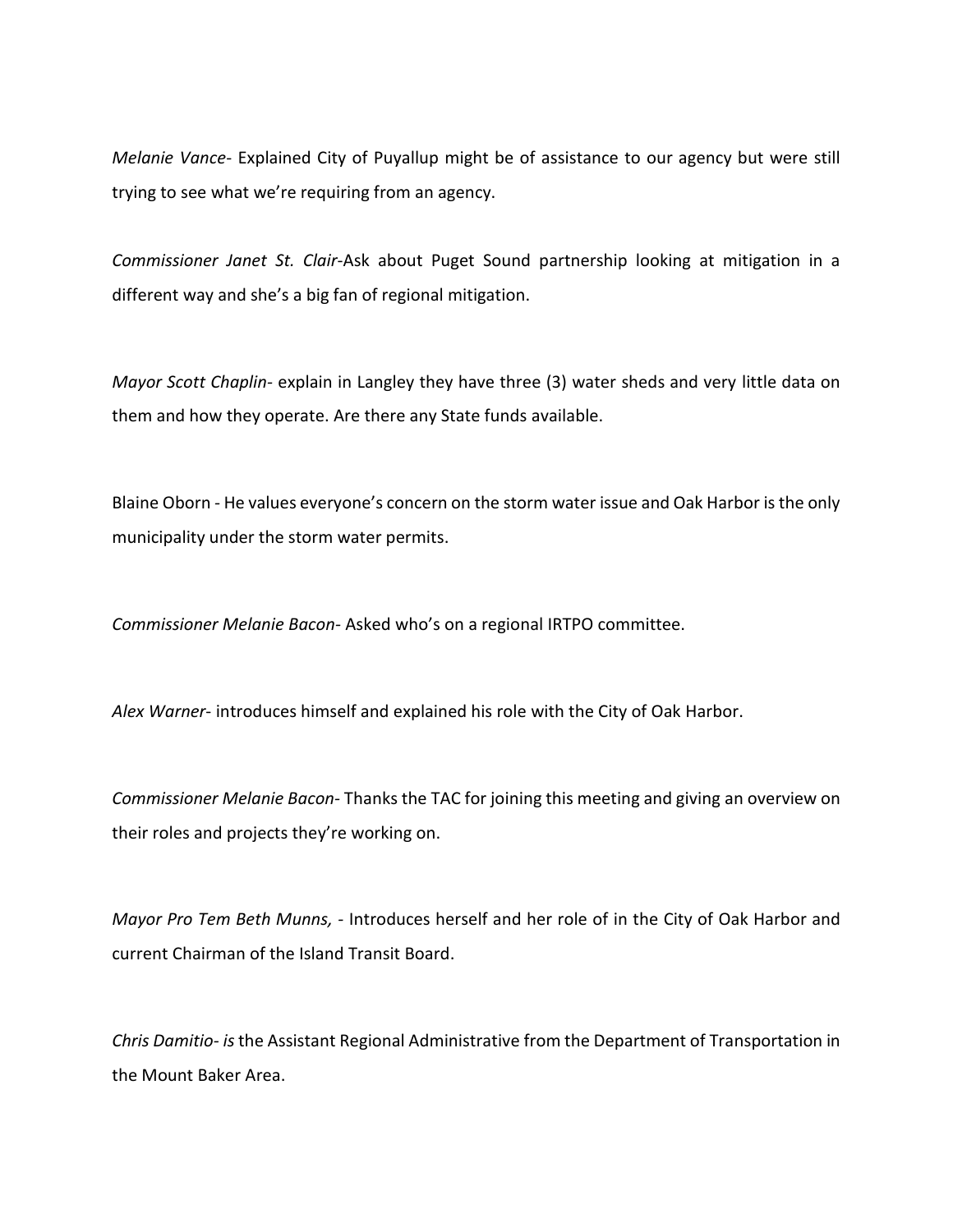*Blaine Oborn-* Oak Harbor Senior Administrative

*John Shambaugh-* Explains his role with WSDOT as Planning Manager

*Todd Carlson-* Explains his role as Planning and Engineering Services Manager for WSDOT

*Ben Jones-*Explains his role as Transportation Planner for Island County

*Ed Sewester-* Explains his role as County Engineer at Island County

*Randi Perry- Explains her role as* Director of Public Works with the City of Langley

*Cac Kamak* -Explains his role as Senior Planner with the City of Oak Harbor

*Connie Bowers-* Explains her role as -Public Works Director/County Engineer with Island County.

*Catherine Kelley*- Explains her role as Project Manager for Island County.

*Bob Monize* – Explains his role as District 3 Citizen Representative

*Kelly Riepma-* Explains her role as Public Works Superintendent for the Town of Coupeville.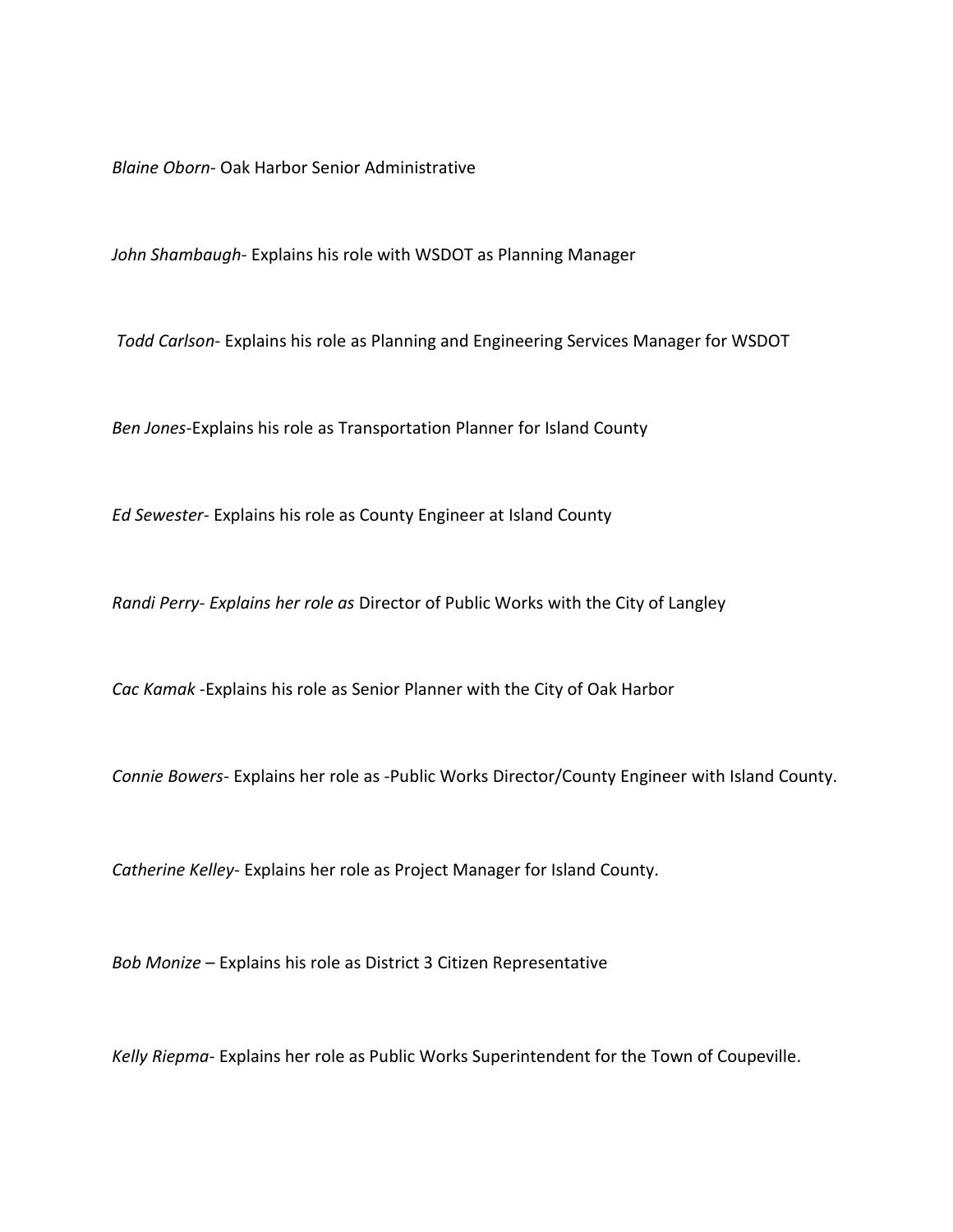*Sharon Sappington*-Executive Director – EDC

*Stan Reeves*-Executive Director - Port of South Whidbey

*Commissioner Melanie Bacon-* Asked what does the TAC members would like the Executive Board to focus on.

*Vice Chair Curt Gordon-* Acknowledges Island County has a new transportation planner but would like to know the current projects that are being worked on.

*Connie Bowers*- Explains the TAC help provide the technical background to support the Ex Board and also work on a wide range of projects.

*Cac Kamak* –Explains the current projects that's being worked on Whidbey Island.

*Ben Jones*- Explains the current projects he's working on and the role of a Transportation Planner.

*John Shambaugh*- Explains the current project he's working on.

*Todd Morrow*- Explains Representative Larcen's Office want everyone to know there resources and and everyone has access to the funds.